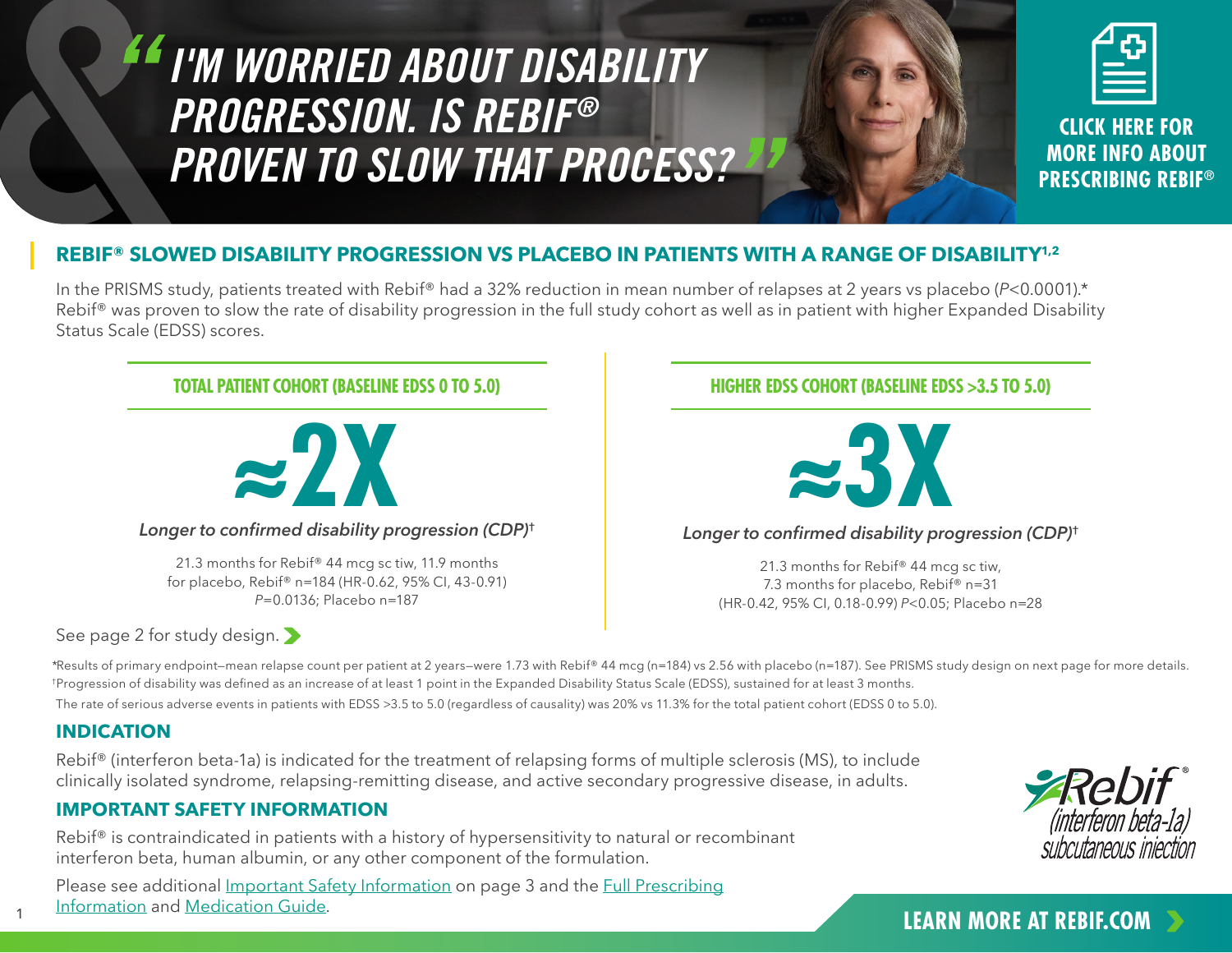# **ABOUT DISABILITY PROGRESSION3,4**

Over time, the accumulation of relapses and incomplete healing can lead to a worsening of movement, walking ability, cognition, vision, and other symptoms MS can cause. This is called disability progression. Disability progression is measured using the Expanded Disability Status Scale, or EDSS.



**Consider Rebif® for patients who may need to change their treatment and have concerns about their mobility.** 

#### **PRISMS STUDY DESIGN**

**P**revention of **R**elapses and Disability by **I**nterferon β-1a **S**ubcutaneously in **M**ultiple **S**clerosis (**PRISMS**) was a double-blind, placebo-controlled study conducted over 2 years. Patients were randomly assigned Rebif® 44 mcg (n=184), Rebif® 22 mcg (n=189), or placebo (n=187), given 3 times weekly by subcutaneous injection. Outcomes measured included relapse rate, disability, MRI, safety, and antigenicity. Neurological assessments were conducted every 3 months.<sup>1</sup>

## **IMPORTANT SAFETY INFORMATION (CONT'D)**

Rebif<sup>®</sup> should be used with caution in patients with depression, a condition that is common in people with multiple sclerosis. Depression, suicidal ideation, and suicide attempts have been reported to occur with increased frequency in patients receiving interferon compounds, including Rebif®.

**LEARN MORE AT REBIF.COM** Please see additional Important Safety Information on page 3 and the Full Prescribing Information and Medication Guide.